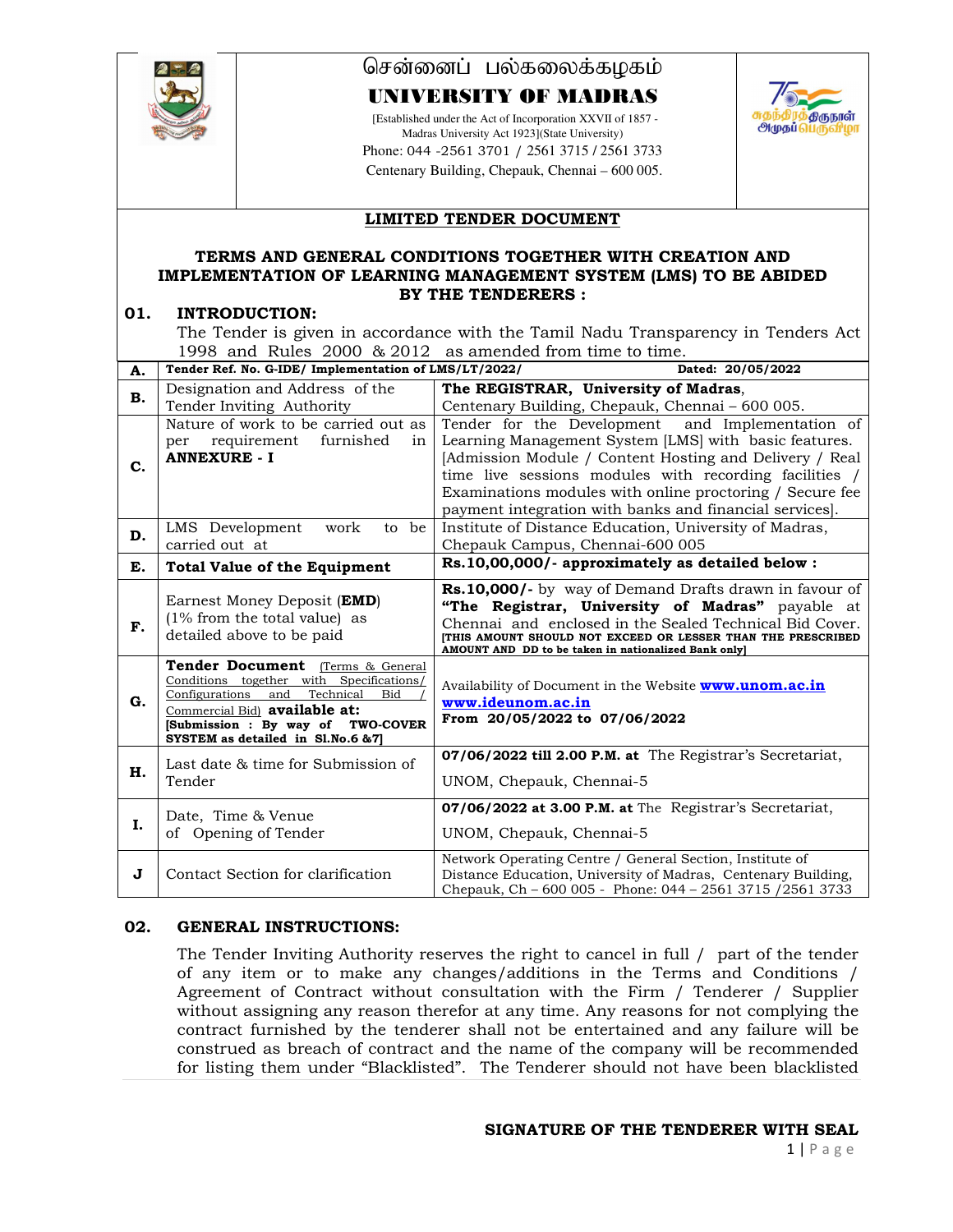or debarred by any of the Organizations for their deficiency of service in complying the orders entrusted to them (Declaration to this effect is to be furnished). The Tenderer shall bear all costs associated with the preparation and submission of this Tender. The Tender Inviting Authority may amend the tender wherever it is felt that such an amendment is absolutely necessary. The Tender shall remain valid for period of not less than ninety days after the due date for bid submission. A tender valid for a shorter period shall be rejected by the Employer as non-responsive. Tenders with conditions are liable for rejection. Any amendment to the tender will be uploaded on the website – **www.unom.ac.in** www.ideunom.ac.in

It is the responsibility of the tenderer to verify the amendments, if any. Additional terms and conditions will be incorporated in the Purchase/Supply/Installation / Work order, if needed, to safeguard the interests of the University. The Tender document is not transferable under any circumstances. **Tender documents should be downloaded through website www.unom.ac.in www.ideunom.ac.in ONLY. The Tenderer shall put their signature and affix Company Seal on all pages of this Tender Document and Annexure – I Specifications / Configurations without fail and submit the same along with the Annexure- II Technical Bid duly filled-in and signed by the Tenderer through Sealed Cover-1–after taking a photo copy for the purpose of Tenderer's reference.**

### **03. ELIGIBILITY CRITERIA :**

1. The bidders must fulfill the following Eligibility conditions and also submit documentary evidence in support of fulfilling these conditions while submitting the Technical Bid. The University will consider the Commercial Bid of the vendors who qualify in the Technical bid. For those vendors who are not qualified in the Technical Bid, the Commercial bid will not be considered for opening.

2. The Bidder should have successfully implemented a standard Learning Management System (LMS) in at least one Higher Education Institution (State (or) Central University (or) Affiliated College). The bidder should be able to provide relevant proof (or) demonstration of functional LMS.

3. The Bidder should deploy a dedicated technical support team. Details of team members with proof of qualification and technical competence must be provided.

4. The Bidder should preferably member of National Educational Alliance for Technology (NEAT) of Department of Education, Government of India. Proof of listing in the website should be attached, if applicable.

5. The Bidder should be able to deploy at least one experienced trainer to train University Staff on the LMS and other related services.

6. The annual turnover of the bidder during the previous three financial years **shall not be less than the cost of the LMS** (Attach certificate from the Chartered Accountant along with the audited balance sheet including Profit & Loss statement for the last financial years).

7. The Bidder should be wholly responsible for all License / Copy Right / Patent to the development of the LMS (Software) no liability will incurred to the University for any joint ownership of source codes or third party product of Service used in the development of the product.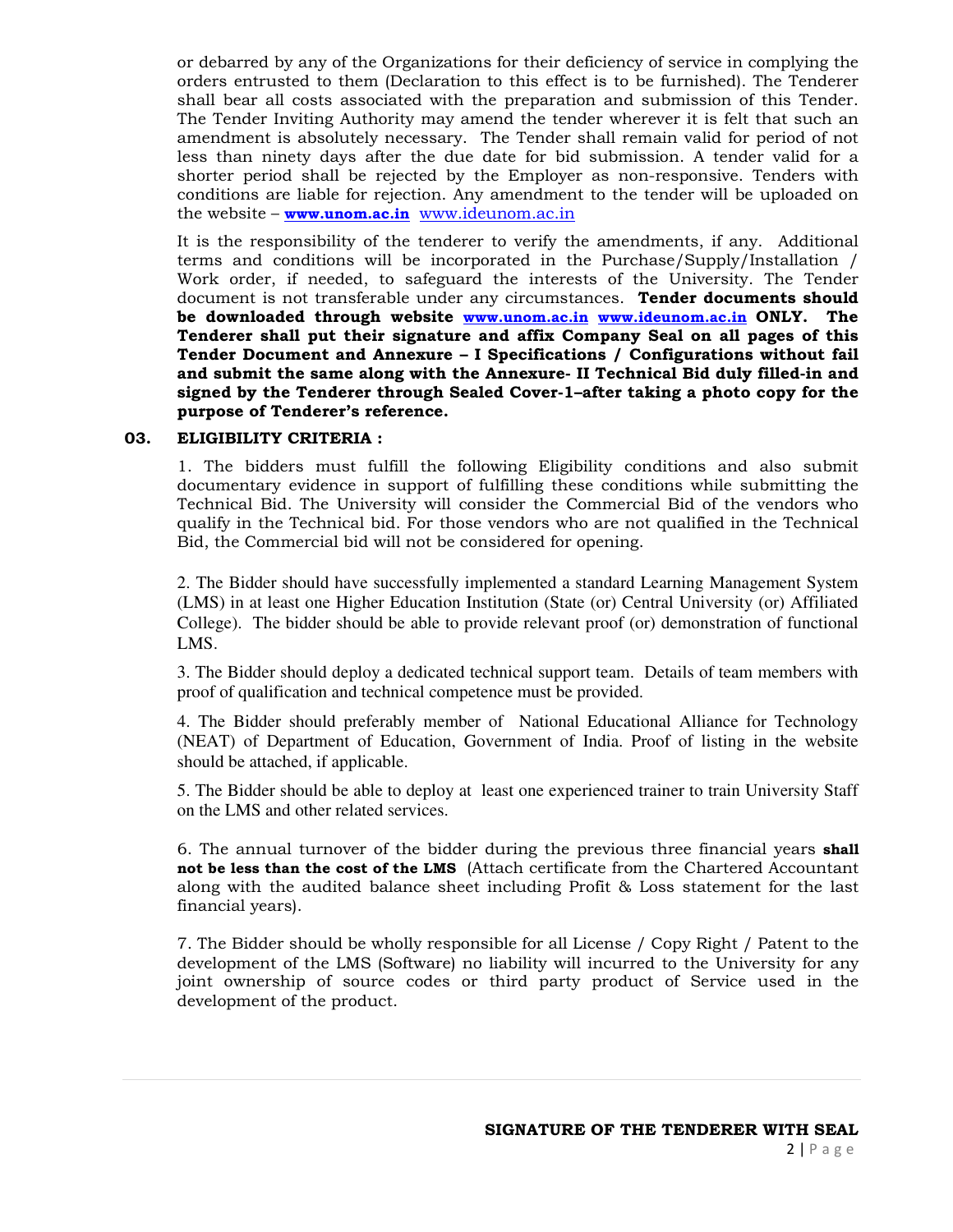### **04. EARNEST MONEY DEPOSIT (EMD) :**

The Tenderer should submit the prescribed EMD amount of **Rs.10,000/- [Rupees Ten Thousand Only]** by way of Demand Draft along with the Technical Bid Sealed Cover ONLY. After opening of Technical Bid Sealed Cover, any Tender without the Demand Draft towards EMD shall be considered as NON-RESPONSIVE and shall be SUMMARILY REJECTED without any communication. Only on receipt of the Security Deposit from the successful tenderer/s and after execution of the Agreement of the said contract, the EMD will be returned to the unsuccessful tenderer/s within a reasonable period. **No interest will be paid on the EMD.** Earnest Money Deposit of the successful Tenderer/s will be returned only after successful completion of the one year maintenance period of the ordered/supplied item after successful 100% utilization of the ordered/supplied item without any complaints as per purchase/supply/work order, subject to the satisfaction of the University.

As per the Tamil Nadu Transparency in Tenders Act 1998 and Rules 2000, the Small Scale Industrial (SSI) Units registered with Tamil Nadu Small Industries Development Corporation (SIDCO) or National Small Industries Corporation (NSIC) in respect of those items for which the Registration Certificate has been obtained in respect of tenders called for by Government Departments, State Owned Public Sector Undertakings, Statutory Boards, Local Bodies and Co-operatives are granted exemption from the payment of Earnest Money Deposit.

### **05. QUOTING RATE:**

- **a.** The Tenderer should quote the **RATE** in the Annexure-III Commercial Bid for **"Development and Implementation of Learning Management [LMS] with basic features"** to be carried out as per specifications / requirements with due endorsement of the Tenderer (i.e. Name/Signature/Address of the Tenderer). The Rate includes (exemption from excise duty and custom duty) surcharge, clearing and forwarding charges, freight, octori, insurance for delivery, delivering upto the point of installation and commissioning of the equipment and such other levies, if applicable.
- **b.** The rate should be indicated clearly both in words and figures. Any scoring or overwriting should be attested by the Tenderer with full signature. The rate quoted should be firm and should not be subject to any variation clauses.
- **c.** The rates quoted shall be kept firm for 120 days from the date of opening of the Tenders for acceptance.
- **d.** The University shall not pay any increase in duties, taxes and surcharges on account of any revision by the Government after allotment / issue of work order / at the time of supply.

#### **06. TWO-COVER SYSTEM / SUPERSCRIPTION :**

"Two-Cover System" means a procedure under which the tenderers are required to submit the tenders simultaneously in two separate sealed covers i.e. Sealed Cover-1- Technical Bid & Sealed Cover-2-Commercial Bid in the following manner :

"**SEALED COVER-1 – TECHNICAL BID** and shall be superscribed as TENDER FOR **DEVELOPMENT AND IMPLEMENTATION OF LEARNING MANAGEMENT SYSTEM (LMS)** and it should contain the following enclosures **as per the sequence indicated below**:

| а. | The Demand Draft towards Earnest Money Deposit (EMD) as detailed above should be attached                                                                                                                  |
|----|------------------------------------------------------------------------------------------------------------------------------------------------------------------------------------------------------------|
|    | first on the top of Tender Document                                                                                                                                                                        |
| b. | Tender Document as prescribed in the order of pages together with ANNEXURE - I Specifications /<br>Configurations should be submitted with Tenderer's Signature and Company Seal in each and<br>every page |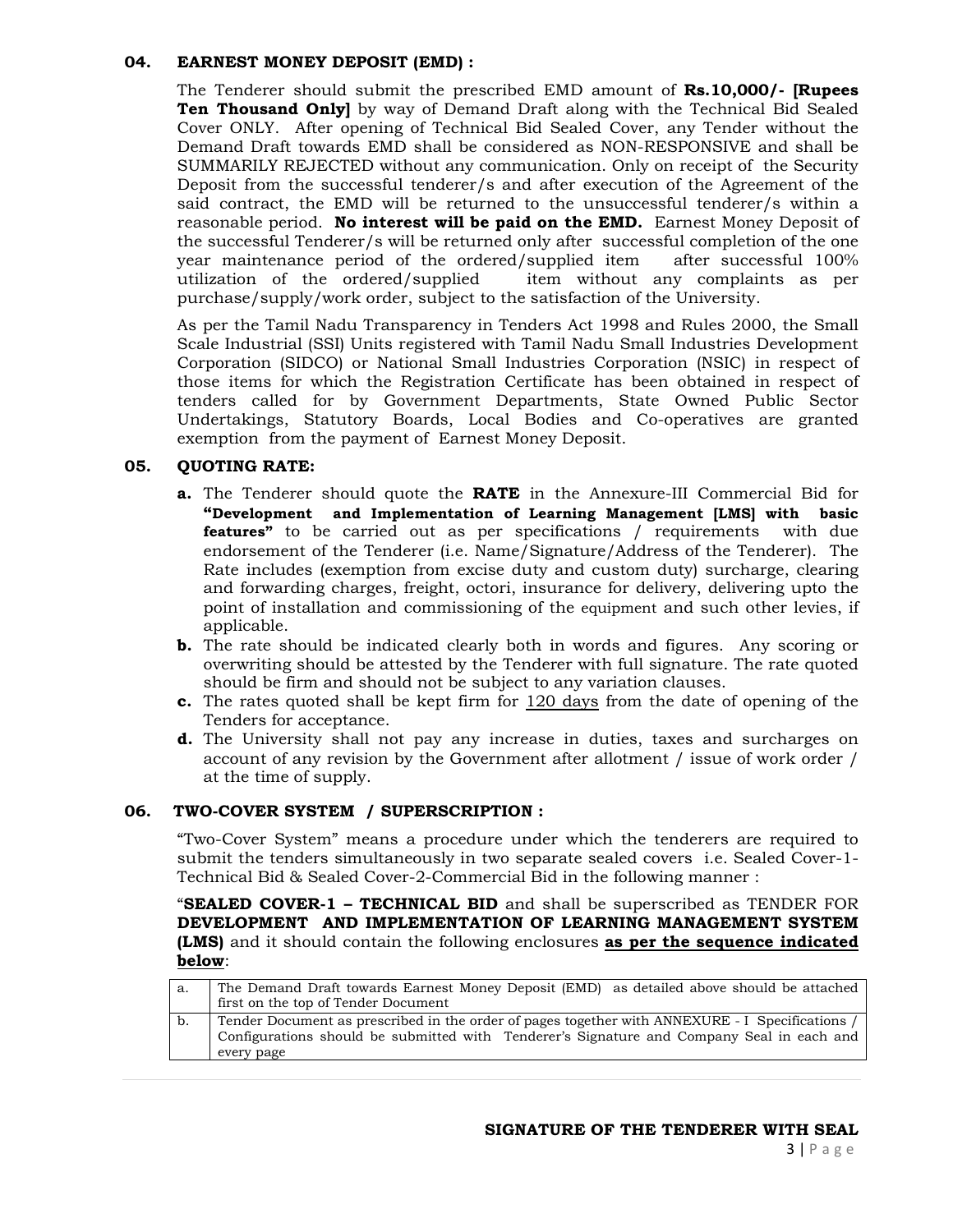| c. | ANNEXURE-II Technical Bid should be duly filled-in and submitted with Tenderer's Signature and<br>Company Seal.                                                                       |
|----|---------------------------------------------------------------------------------------------------------------------------------------------------------------------------------------|
| d. | Copies of proof of evidence (capability to undertake the tender) as sought in the Technical Bid<br>should be attached in the order of Sl.No. wise and it should be numbered page-wise |
| e. | Specimen copy if any, as per the Specifications / Configurations prescribed in the ANNEXURE - I<br>shall be attached at the end                                                       |

"**SEALED COVER-2 – COMMERCIAL BID** and shall be superscribed as TENDER FOR THE SUPPLY, INSTALLATION AND COMMISSIONING OF "**DEVELOPMENT AND IMPLEMENTATION OF LEARNING MANAGEMENT SYSTEM (LMS)**" and it should contain the Price Quotation as per the format given in **ANNEXURE-II Commercial Bid**. The Tenderer should quote the Rate along with his Signature and Company Seal. The tenderer shall not enclose any other document or statement that will influence the price. In such an event, the Tender inviting authority shall summarily reject the tender.

**OUTER BIG SIZE SEALED COVER-3** shall contain SEALED COVER-1 and SEALED COVER-2 and shall be superscribed as "TENDER FOR SUPPLY,<br>INSTALLATION AND COMMISSIONING OF "**DEVELOPMENT AND** AND COMMISSIONING OF "DEVELOPMENT AND **IMPLEMENTATION OF LEARNING MANAGEMENT SYSTEM (LMS)**"

**Tender submitted without following the procedure as mentioned above shall be summarily rejected.** 

### **07. MODE OF SUBMISSION OF SEALED COVERS :**

A OUTER BIG SIZE SEALED COVER-3 after superscribed as "TENDER FOR **DEVELOPMENT AND IMPLEMENTATION OF LEARNING MANAGEMENT SYSTEM (LMS)**" should reach the Registrar, University of Madras, Centenary Building, Chepauk, Chennai-600 005, on or before the last date and time as given in the Tender Notification, by Registered Post with Acknowledgement due or in person. The Tender inviting authority shall not be responsible for any postal delay in receipt of the tender. Delayed / Late Bids shall not be accepted under any circumstances. **The Technical Bid Cover; Commercial Bid Cover and the Outer Big Size Cover should bear the Round Seal or facsimile of the Tenderer / Wax Seal properly fixed on all the opening sides/places of the cover in addition to the affixing of the Tenderer's from address stamp, pending which the bids will not be opened and summarily rejected.**

### **08. DUE DATE FOR SUBMISSION OF TENDER :**

The Tender can be submitted on all working days up to the prescribed closing date and time. In the event of the closing date is being declared as a holiday, the tenders can be submitted up to the fixed time on the following next working day. The Tender inviting authority will not be held responsible for any delay in the receipt of the Bank Draft or any delay in the receipt of the documents by the Tenderer including loss of the documents in transit or delay in obtaining any document / certificate or on any other account. No extension of the date and time for the submission of the document will be given for any such delay. The Tender inviting authority may extend the due date for submission of tender by issuing an amendment in which case all the rights and obligations of the Tender Inviting Authority and the Tenderers previously subject to the original due date for submission will then be subject to the new date for submission. Any Tender received after the due date and time will not be considered and will be returned to the Tenderer and no communication in this regard shall be entertained.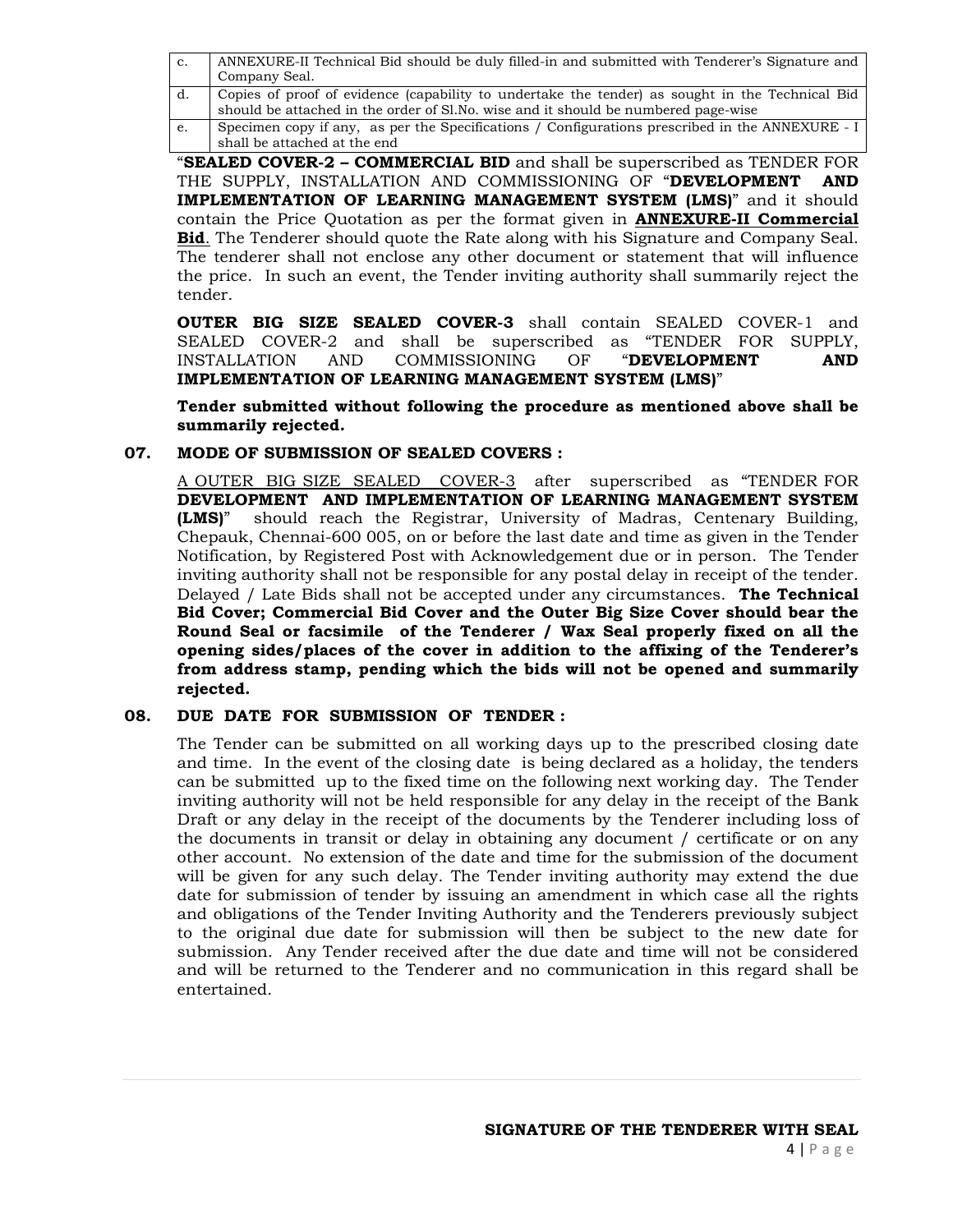#### **09. ACCEPTANCE AND WITHDRAWALS:**

The final acceptance of the tender is entirely vested with the University of Madras which reserves the right to accept or reject any or all the tenders without assigning any reason whatsoever. There is no obligation on the part of the University to communicate with rejected Tenderers. After acceptance of the tender by the University, the Tenderer shall have no right to withdraw his Tender of claim higher price. The Tenders with incomplete information will be summarily rejected.

## **10. OPENING OF TENDERS :**

The OUTER BIG SIZE SEALED COVER-3 of the tender concerned received within the stipulated time & date will be opened first by the Registrar, or any other Officer / Committee authorized by him on his behalf on the opening date and time in the presence of those Tenderers or their representatives with bonafide certificate who may be present at the time of opening. Immediately, the "SEALED COVER-1 – Technical Bid" which is found in the OUTER BIG SIZE SEALED COVER - 3 of the Tenderer concerned, will also be opened and the names of tenderers who have enclosed the EMD will ONLY be read out. The Sealed Cover - 2 – Commercial Bid of the Tenderers those who technically qualified alone will be called for to participate in the meeting of the Commercial Bid opening and the meeting date with time and Venue will be intimated. The tenderers who desire to participate may be present at that occasion. The rate quoted in the tender by the Tenderer will remain unchanged till the finalization of the contract. Any subsequent change of rate after opening of tender shall not be entertained.

## **11. AWARD OF THE TENDER:**

The award of the Tender shall be made strictly in accordance with the "Tamil Nadu Transparency in Tenders Act 1998 and Rules 2000" and no deviation will be made. Notwithstanding anything that is said herein, the Tender Accepting Authority reserves the right to accept or reject any tender and to cancel the tendering process and reject all tenders at any time prior to the award of tender, without thereby incurring any liability to the affected tenderer/s on the grounds for the tender accepting authority's action. The successful Tenderer will be intimated by the Tender Accepting Authority in a usual manner.

## **12. SECURITY DEPOSIT:**

- **a.** The successful Tenderer shall be required **to remit 5% of the total value of the purchase towards Security Deposit (covered for the maintenance period) within TEN days from the date of receipt of Communication regarding acceptance/approval of the Tender** in the form of Demand Draft drawn in favour of "The Registrar, University of Madras, payable at Chennai". On receipt of the above and execution of the agreement in a Rs.100/- Non-judicial Stamp Paper between The Registrar, University of Madras and the successful Tenderer, the Purchase/Supply/Work order will be released.
- **b.** In the case of successful Tenderer, the **Earnest Money Deposit already remitted shall not be adjusted towards Security Deposi**t to be remitted by the Tenderer. If the successful Tenderer fails to remit the Security Deposit within the prescribed period, the Earnest Money Deposit remitted by him will be forfeited to the University of Madras and his tender will be held void and the Tender accepting authority shall continue the process with other responsive tenderers as per the Tamil Nadu Transparency in Tenders Act 1998 and Rules 2000. The tender inviting authority also reserves the right to take any other action as deemed necessary against such tenderer. No interest will be paid on the Security Deposit.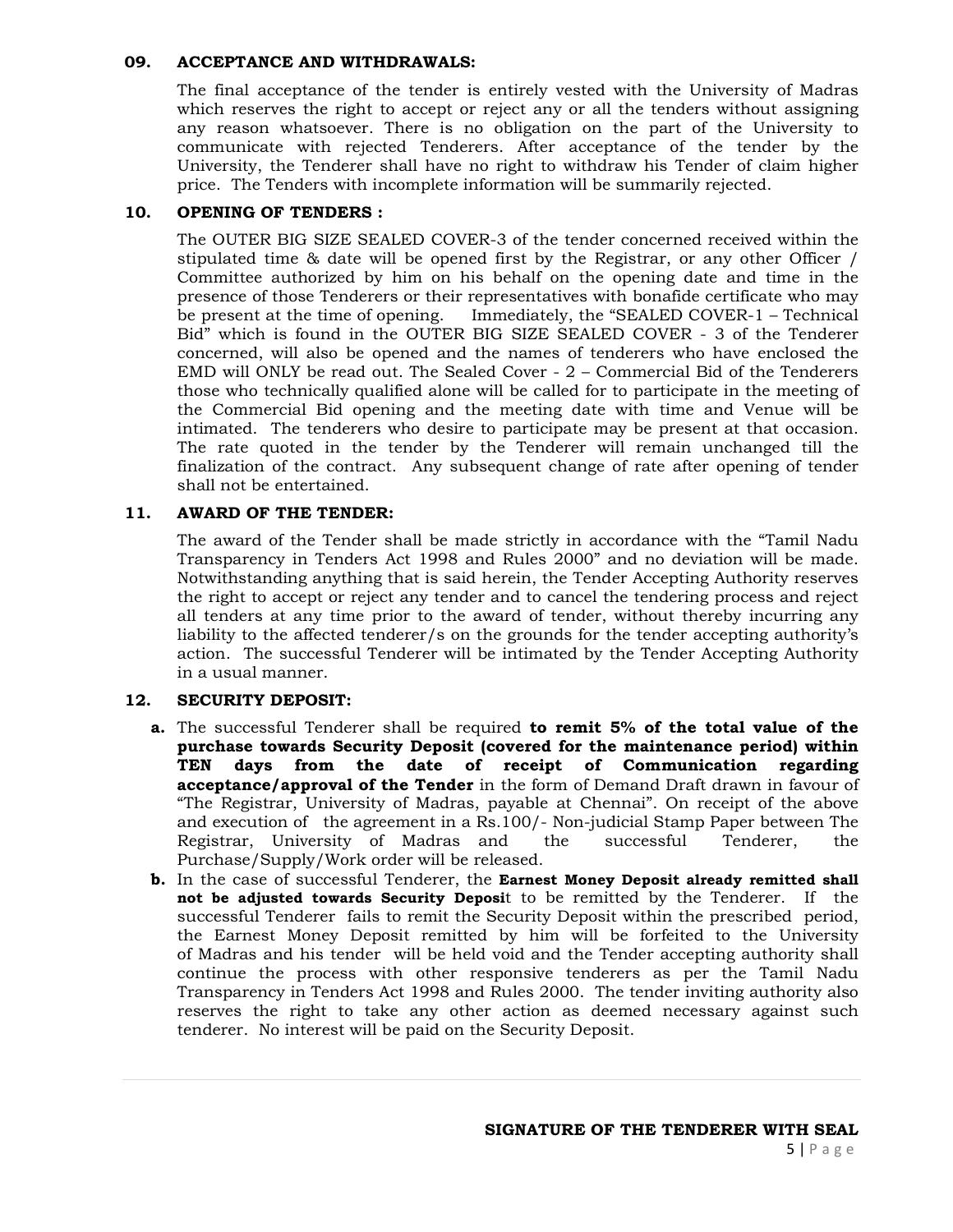- **c.** The Security Deposit remitted by the Tenderer in respect of the Tender concerned will not be returned to the Tenderer till the successful completion of the end of the prescribed maintenance **period** of the ordered/supplied Non-consumable items **OR** after successful 100% utilization of the ordered/supplied Consumable items without any complaints as per purchase/supply/work order, subject to the satisfaction of the University.
- **d.** If the successful Tenderer fails to act according to the Tender conditions or back out when his Tender is accepted, his Security Deposit mentioned above will be forfeited to the University.

#### **13. AGREEMENT:**

The successful tenderer should **submit Rs.100/- Non-judicial Stamp Paper and the Security Deposit within TEN Days from the date of acceptance of the tender**, for fulfilment of the contract for executing the Agreement between the Registrar, University of Madras and the Successful Tenderer. The agreement should be executed before getting the Purchase/Supply/Work Order from the University.

The expenses incidental to the execution of agreement shall be borne by the successful Tenderer. The Terms and conditions etc. stipulated in the Tender Document / Agreement / Work order should be strictly adhered to and violation of any of them will entail termination of the contract without prejudice to the rights of the University and any consequential loss shall be recovered from the successful Tenderer.

#### **14. TIME AND SUPPLY:**

The successful bidder should develop & deploy the entire LMS in not more than **Four Months** as per the required / specifications mentioned in the Annexure-II (Technical Bid) of the Tender Document and also according to the supply / installation schedule as specified in the Tender Document/Agreement of Contract /Work order. This should be adhered strictly. If any defects are found in the supply, the same will have to be rectified or reinstalled at free of cost by the successful tenderer. If the supply of the items are not given effect before the specified period, the University shall have the authority to cancel the order and to take any such action which will be deemed fit in the circumstances. In case of failure by the successful tenderer to deliver the items demanded from them within the period specified for delivery or in case of items being delivered without a correct invoice in duplicate, the Registrar or anyone duly authorized by him shall have power to reject any such items delivered or not delivered unless the supplier shall themselves forthwith supply others that shall be sufficient and satisfactory and any excess of cost so incurred by the Tenderer over and above the value of the contract together with all charges and expenses attending the purchase shall be recoverable by the University from the Supplier/Tenderer. The University reserves the right to repudiate the contract and entrust the work to any other third party/agency in the event of any breach of terms and conditions of Tender Document / Agreement of contract committed by the Tenderer or failure to perform to contract in part or whole or by any neglect of instructions of the University by the Tenderer and any additional expenditure that may be incurred by the above process shall be recovered from the Tenderer apart from claiming any damages or any loss to the University, besides forfeiture of EMD/Security Deposit in full. Tenderer should installed the software items only at the specified premises of the University of Madras **within THIRTY days from the award of contract.**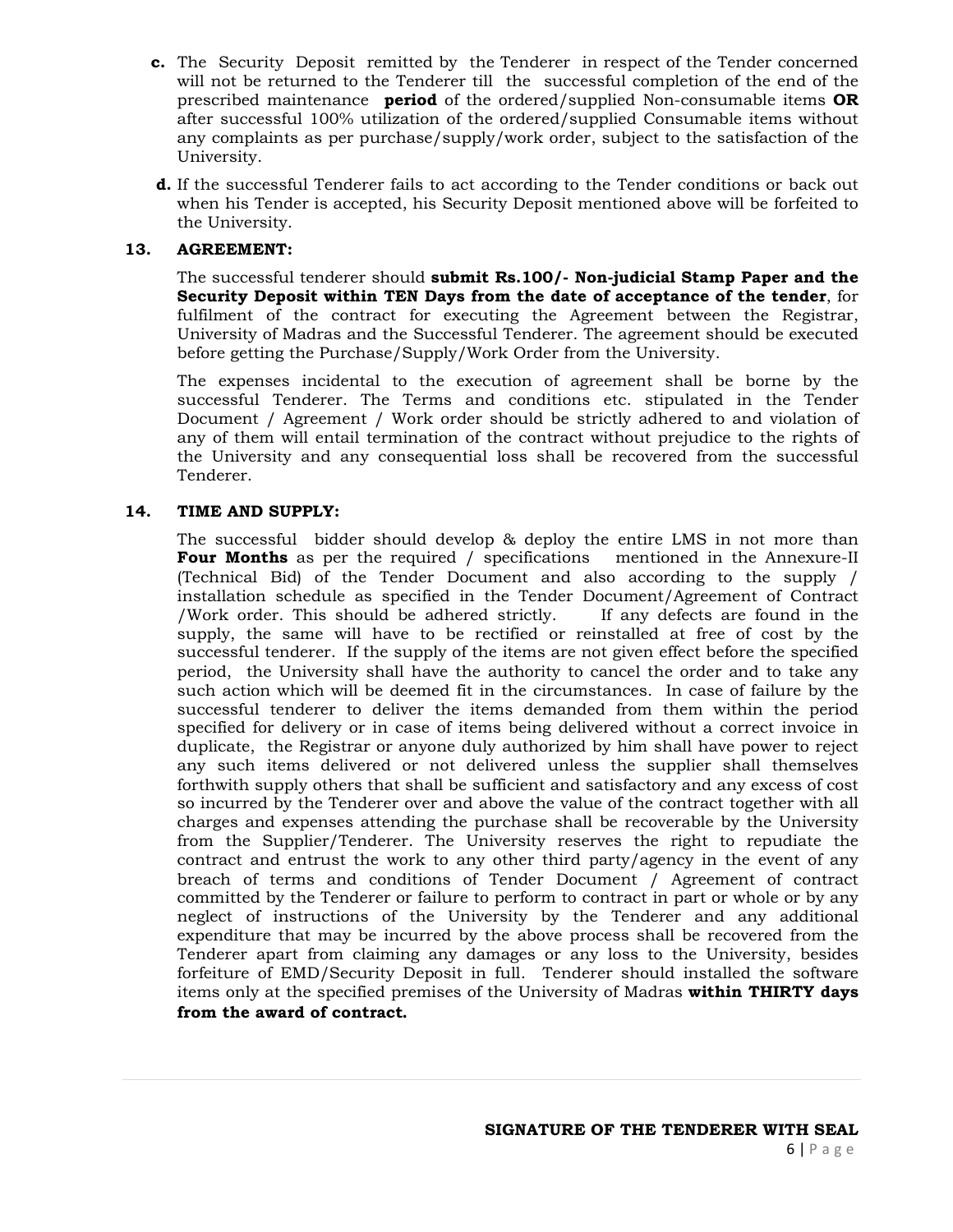## (i) **SUPPLY AND INSTALLATION :**

## **Development and Implementation of Learning Management System (LMS)**

University of Madras needs a customized open source Learning Management System (LMS) which can efficiently handle the delivery of our Online course content with four quadrant format which includes Video Lectures, Flip Book, Assessments and Discussion Forum. The proposed implementation of a standard Open Source LMS should have the following basic features and functionalities.

## **Open Source & Complete Ownership**

The proposed LMS should be a true, full-featured open source with complete ownership of the application and date. LMS should provide full control over the privacy and security of data, whether it is hosted on our own servers, or any of the standard third party cloud solution.

## **Edtech Standards**

LMS should support common educational technology standards for getting data in and out of LMS. It should comply SCORM (Saas Training Delivery Platform) and AICC for content packages and IMS-LTI (Integrated Management System - Learning Tools Interoperability) for external apps.

## **Skin Changes**

It should be tailor-made according to our needs and customized with our brand name and preferred themes and chosen from a large number of settings and built-in tools to design the perfect LMS whether our courses are instructor-led, self-paced, blended or entirely online.

### **Customize Functionality**

It should be able to extend and customize the functionality to meet our needs using a huge ecosystem of plugin add-ons and Certified Integrations with third party software, by

- 1. Providing for promotion, admission, sharing and screening of applications, andscrutiny of each student's form with attachments and submission of completed application form to the University.
- 2. Providing support with an integrated online payment gateway for online you admission management, fees management system and link it with the University website.
- 3. Providing Virtual Campus using student's credentials with a login, password which will provide students with the complete learning ecosystem and will quide them through their chosen course of study, through synchronous and asynchronous lectures with access to the discussion threads, chats, doubt clearance sessions, etc.
- 4. Creating a student's support cell for query, solving and counselling.

### **Accessibility**

The LMS should be inclusive and accessible for all stake holders. It should be able to perform accessibility audits and develop in line with common accessibility standards (WCAG 2.1). It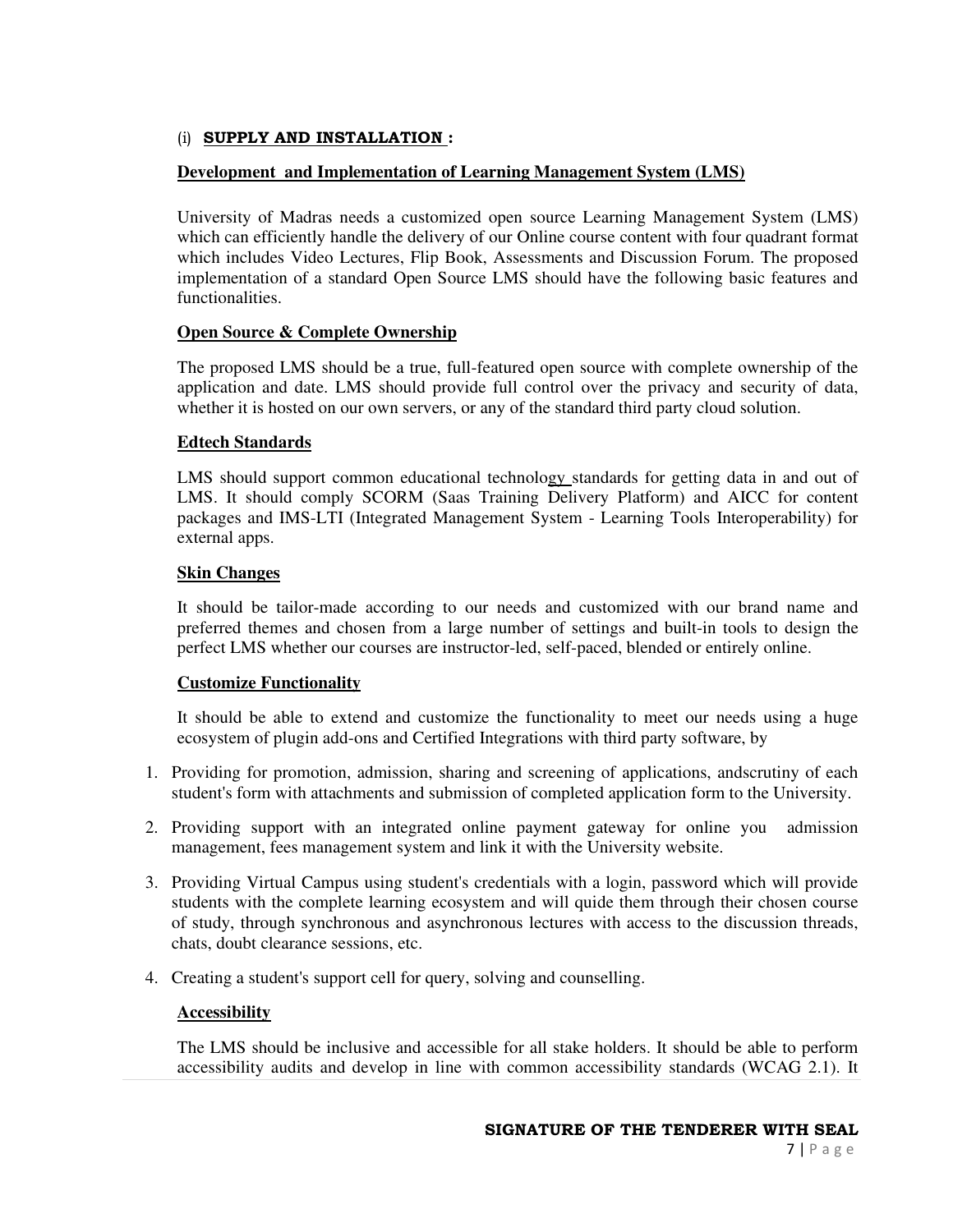should have integrated text accessibility checking tools to help us build courses and content with full support for all learners.

## **Support for All types of Learning**

LMS should support all types of learning from fully online learning to a blended approach, from self-paced courses to collaborative learning, from college pupils to corporate learning. As online learning is different everywhere, it should support all types of learning processes and views of online education.

## **Security**

As an open source LMS, it should have a large group of developer community looking at the source code and collaborating on making it more secure through well-established processes. Fixes should be reported globally and applied to past releases. Security features will apply to mobile app and should follow established standards.

## **Privacy**

The LMS should have incorporated world-leading privacy compliance features and should allow us to configure our LMS site to meet our local privacy legislation requirements, including some of the best UNIVERSITY compliance on any education platform. LMS should have built-in tools to manage privacy and site policies, age-of consent checks, data collection purpose and retention periods, as well as perform data exports and handle deletion requests.

## **Flexible Learning**

LMS should support deep collaborative learning through group activities forums foster peer review in workshops: run our learners through a checklist for compliance or provide a full-scale MOOC for thousands of learners according to our online education style as preferred by the University

## **Progress Tracking**

We should be able to monitor our learners' performance and progression with learning plans based on custom competencies and scales Allow the learners to view their own plans so they can see the associated competencies and track their own progress towards achieving them. Should have learning analytics to receive insights to predict and support students at risk of failing.

### **Cross Platform Learning**

LMS should have Mobile APP, so that our learners can access all our content, submit activities and complete assignments from their mobile devices. Mobile notifications should be available to always keep the students updated.

### **User Friendly Offline Learning**

LMS Mobile App should allow full courses to be downloaded onto mobile devices, helping learners with limited data plans or bad connectivity. They should be able to do everything offline, such as reading materials, answering quizzes or writing on discussion forums. When the internet connectivity is prevalent everything they've done should be securely uploaded back to the site.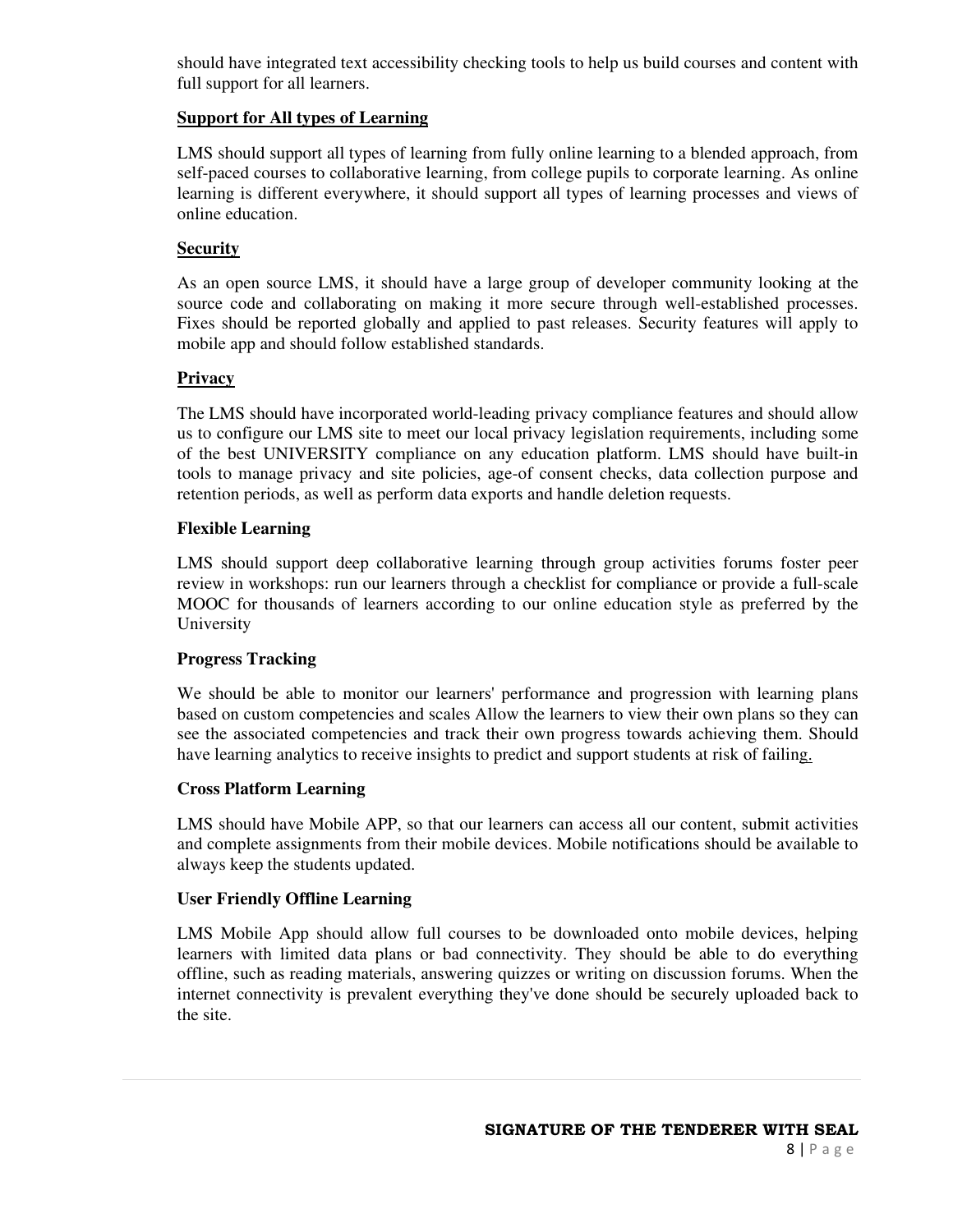#### **Integrate with all our existing systems**

The LMS should streamline our processes by seamlessly connecting LMS with external platforms and services. Should be able to Integrate LMS with video conferencing for live meetings: Student Information Systems, plagiarism detection; portfolios, popular document suite, content repositories etc.

## **For detailed requirements on the Learning Management System (LMS), Refer Annexure l PURCHASE ORDERS**

Purchase Order (PO) will be issued to carry out the Job Work as per the given and delivery timeline as directed by the DIRECTOR, Institute Of Distance Education, University of Madras. The deliverables should be submitted to the University within the timeline stipulated in the PO.

## **PAYMENT TERMS**

1. The selected firm has to submit an invoice in Duplicate along with Delivery challan in favour of "The DIRECTOR, Institute Of Distance Education, University of Madras, CHENNAI 600  $005$ ".

2. Payment will be released after delivery, satisfactory installation, commissioning, testing and training (if any), against submission of valid TAX Invoice with GSTIN number of the supplier.

## **DISPUTE ANDJURISDICTION**

Any legal dispute arising to this tender will be settled in the Court of Competent Jurisdiction located within the city of Chennai in Tamil Nadu.

Note: **The firms are asked to submit 2 sealed covers superscribed as (1) Technical Bid and (2) Financial Bid along with our reference details. The Technical Bid document will be assessed by an Expert Committee and the qualifying companies would be called for a demonstration. Such companies should demonstrate before the Expert Committee the LMS they have already implemented for any one State University/Central University/Higher Educational Institution. Marks will be awarded by the Expert Committee based on the demonstration, which will be used to shortlist the vendor. The University reserves all the rights to accept or reject, any or all the sealed quotations without assigning any reason thereof.** 

### (ii) **POST MAINTENANCE:**

a. The maintenance shall also include for normal performance of **the software** is one year. The post maintenance / Annual Maintenance Charges (AMC) is applicable for the remaining period of the life cycle after the satisfactory completion of the maintenance period offered by the vendor.

The modification of all features (or) interface (or) addition f features (or) fixing of bugs (errors) AMC payable from the date of completion of in advance against invoices/bill to be preferred by the vendor. The vendor agrees to provide comprehensive maintenance of the above said **LMS**, which shall include preventive maintenance and corrective maintenance at the location specified by the University. The maintenance shall also include modification of all the features of above said **LMS**. The above said **LMS** which is down should be restored in good working condition within 48 hours. Otherwise the supplier shall be liable for a penalty of 1% per week of the breakdown period on the total value the above work . The Department reserves the right to terminate the maintenance contract in the event of unsatisfactory maintenance and claim damages for non-fulfillment of contract.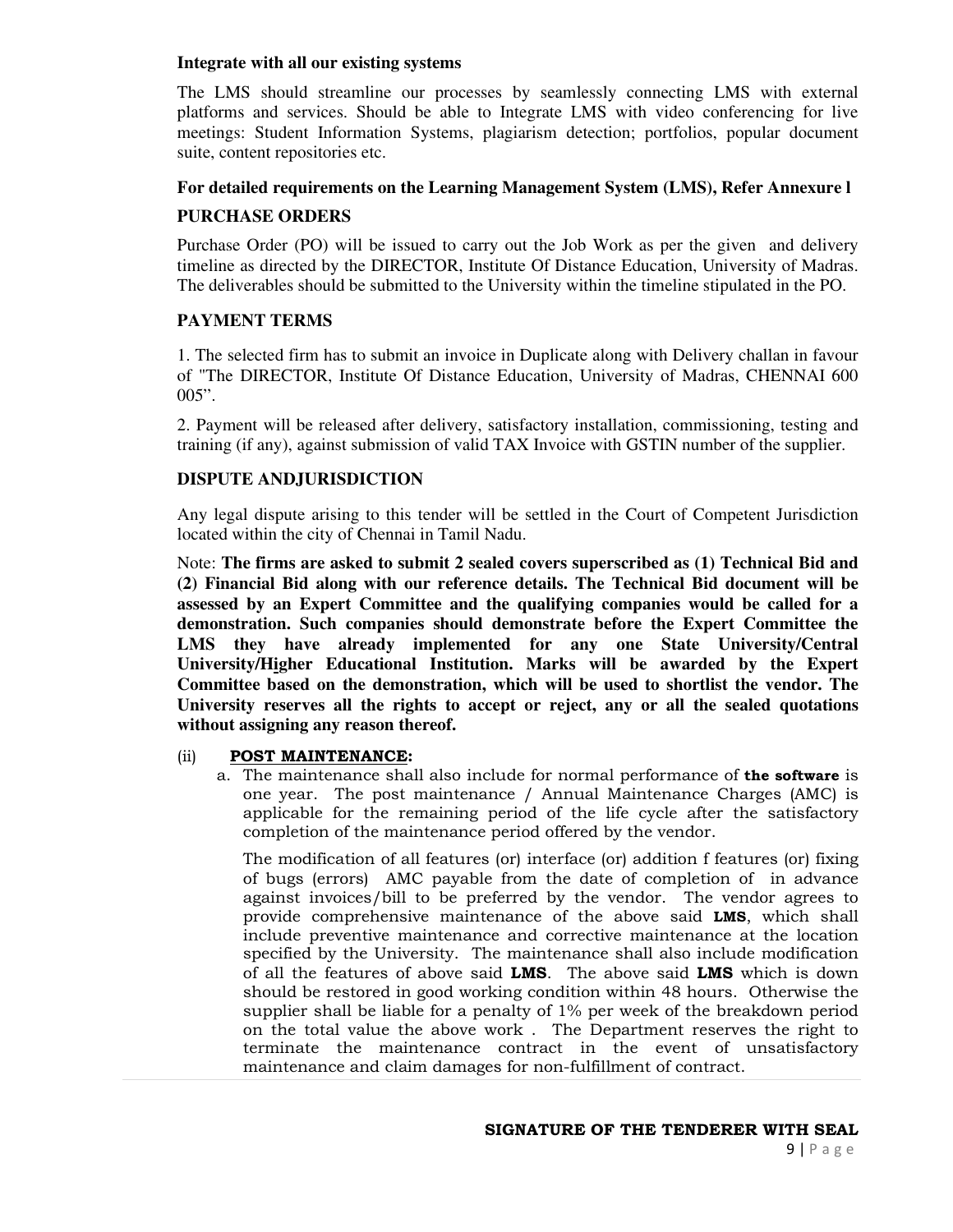### **15. FORFEITURE OF EARNEST MONEY DEPOSIT (EMD) : The EMD is liable to be forfeited,**

- (a) **if** the tenderer who withdraw his tender at any stage after the last date and time fixed for the submission of tender.
- (b) **if** the tenderer on becoming successful, fails to furnish the required Security Deposit or Sign the Agreement, within the stipulated time limit.
- (c) **if** the successful Tenderer fails to abide by the tender conditions or withdraws after his tender has been accepted.
- (d) **if** the successful Tenderer shall assign or make over the contract, the benefit of burden thereof to any other person or persons or body corporate.
- (e) **if** the successful Tenderer shall underlet or sublet to any person(s) or body corporate for executing the contract or any part thereof.

## **16. PENALTY FOR NON-FULFILMENT OF CONDITIONS:**

The Supplier shall agree that the **penalty at 1%** of the Purchase/Supply/Work order shall be imposed by the Purchaser if necessary, **for each week of delay** in delivery with reference to the delivery period given if the supplier fails to deliver the same within the specified period mentioned in the Purchase/Supply/Work order to **maximum extent of 10%** subject to force majeure conditions. Besides, such performance may entail black listing of the supplier. The supplier shall also agree that in the event of non fulfilment or non-observance of any of the conditions stipulated in the Tender conditions, the Supplier shall pay as penalty an amount equivalent to **10% of the total value of the work** or an amount equal to the actual loss incurred by the purchaser. This provision applies up to the end of the life cycle of the equipments (i.e.) even during the post period.

## **17. CONTRACT / MAINTENANCE PERIOD :**

The Contract period shall be **1 year** from the date of issue of Work order. The period shall be 3 years after installation and commissioning of the maintenance and handing over the Equipment to the University.

## **18. TENDER EVALUATION:**

The Tender Inviting Authority shall have the power to constitute Tender Scrutiny Committee for evaluation of Tender as per Tender document and it shall furnish the evaluation report as per tender specifications/configurations contained in the tender conditions.

### **19. PAYMENT:**

- **A. No payment shall be made in advance** for the procured items in general. Advance Payment shall be made in the case of goods, commodities, apparatuses etc., are procured through imports requiring opening of Letter of Credit. However, the decision of the University authorities shall be the final.
- **B.** 90% of the total value of the Contract against Bill/Invoice shall be released only after completion of the contract work or supply as per purchase/supply/work order and fulfilling the Tender specifications/configurations based on the **(1) Report of the appropriate Committee constituted by the authorities of the University; or (2) Test Reports of the Govt. approved firms; or (3) Report of the Expert/Personnel concerned.** Payment shall be made directly to the supplier only by way of Account Payee Cheque after making proper stock entries / verification / good certification / approval of the authorities concerned / deducting 2% Income Tax.
- **C.** The Balance 10% of the total value of the purchase shall be retained as performance maintenance which shall be released **after successful completion of (a) 100% installation work.** Alternatively, if the supplier gives irrevocable Bank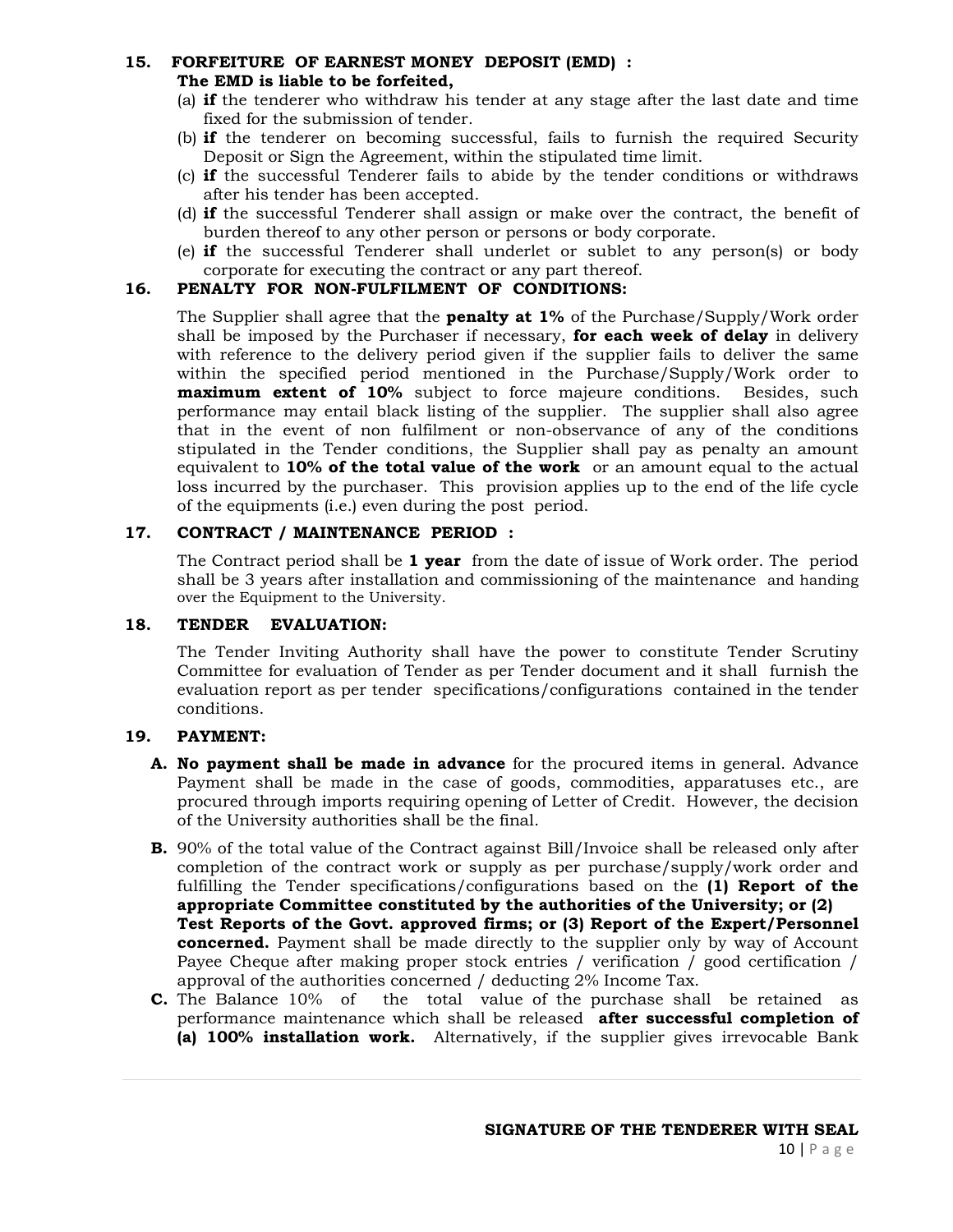guarantee in lieu of the balance 10% of the Retention Amount during the period, the University shall reserve the Rights to accept or reject the same.

## **D. Percentage of payment to be withheld for the effective performance of the contract, provided that withheld amounts do not exceed 10% of the total value of purchase for the supply of items i.e. Hardware / Software / Material / Equipment, etc."**

#### **20. DISPUTES AND JURISDICTION:**

In case of any dispute arising out of any breach of contract pertaining to this tender, the matter will be referred to an Arbitrator under Arbitration and Conciliation Act 1996" The arbitration shall be held in the City of Chennai only and the court at Chennai only shall have jurisdiction in relation thereto.

#### **DECLARATION FOR UNDERTAKING THE TENDER**

**Having gone through / examined carefully the Terms and Conditions with Specifications/Configurations of the Tender Document, I/We hereby undertake to provide the items described in the tender schedules as per the Specifications/Configurations prescribed and at the NET Rates entered in the attached schedule or at the Rates to be approved by the University after negotiation.** 

 **I/We do hereby undertake to deliver the item/s within the time specified by the authorities of the University.** 

| OFFICE SEAL | SIGNATURE OF THE TENDERER |
|-------------|---------------------------|
| WITH DATE   | <b>NAME</b>               |
|             | <b>DESIGNATION</b>        |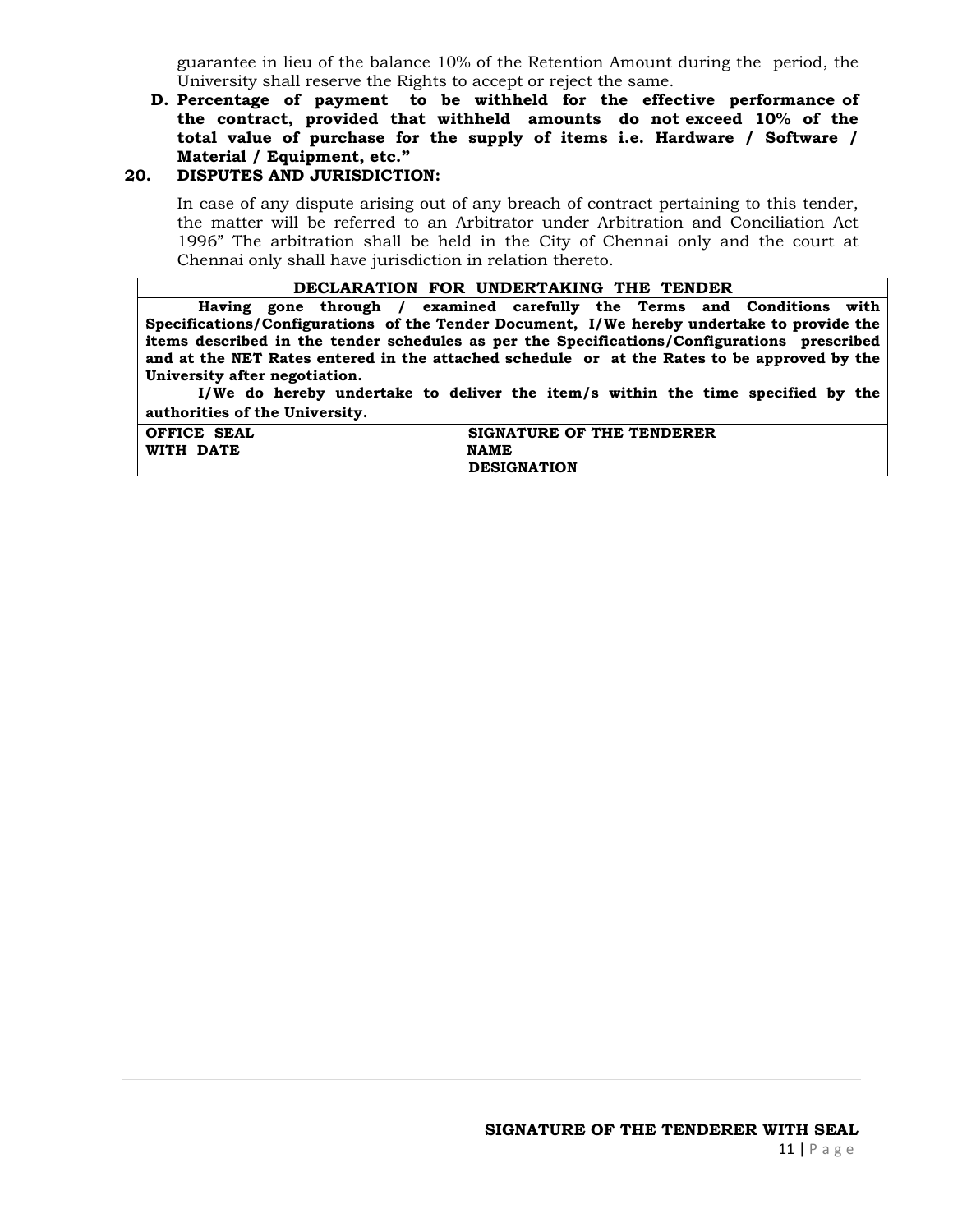### **ANNEXURE I**

### **1 - Front-End Display, Access**

- Fully responsive, front-end, accessible on multiple devices (desktop, laptop,tablet, mobile phone)
- Customizable Admin & User Dashboards (for Admins, instructors and students)
- Admin dashboard should be dynamic for uploading, editing variables like course structure/fee structure etc.
- Admin dashboard and user panels should also be updated whenever needed with required changes/additional features as required by University

### **II - Platform:**

- Custom Domain with SSL
- Based on platform; Updating of stable releases of platform and all accompanying components such as required on a regular basis
- Cloud hosted / Server based fully managed, scalable
- Fully responsive design
- Social Media Integration (Face book, Twitter, Whatsapp etc)
- Theming Integration
- Auto back-up facility
- Initial set up for a minimum of 500 concurrent users. Platform must be scalable to more concurrent users in the future.
- Cloud service provider audited and certified by Meity as per Government of India Meahrai guidelines

### **III – Online Registration, Admission & Student Information System**

- User Registration
- Online Application for admission
- Course Admitted into
- Personal Details
- Qualifications
- Category (Gen/SC/ST etc.) with Gender
- Uploading applicants' photograph & signature
- Verification of Admission Criteria
- Provision for Admission through Entrance Test
- Procession of Entrance Test Result
- Admission Letter generation with Student's Photograph
- Student Master Database
- Updating / Import student data into database along with it.
- Fee Management
	- Fee Structure
	- Fee Collection Details (Batchwise/Semesterwise)
	- Fee Collection Report (Date, Month, Year)
	- Fees Refund Details
	- Various MIS related Reports
	- Export student details
- Late Fee Management
- Student Application Data (On line /Offline)
- Downloading/Printing of applicant's information
- **SMS** Email Integration
- Exam event and schedule creation by COE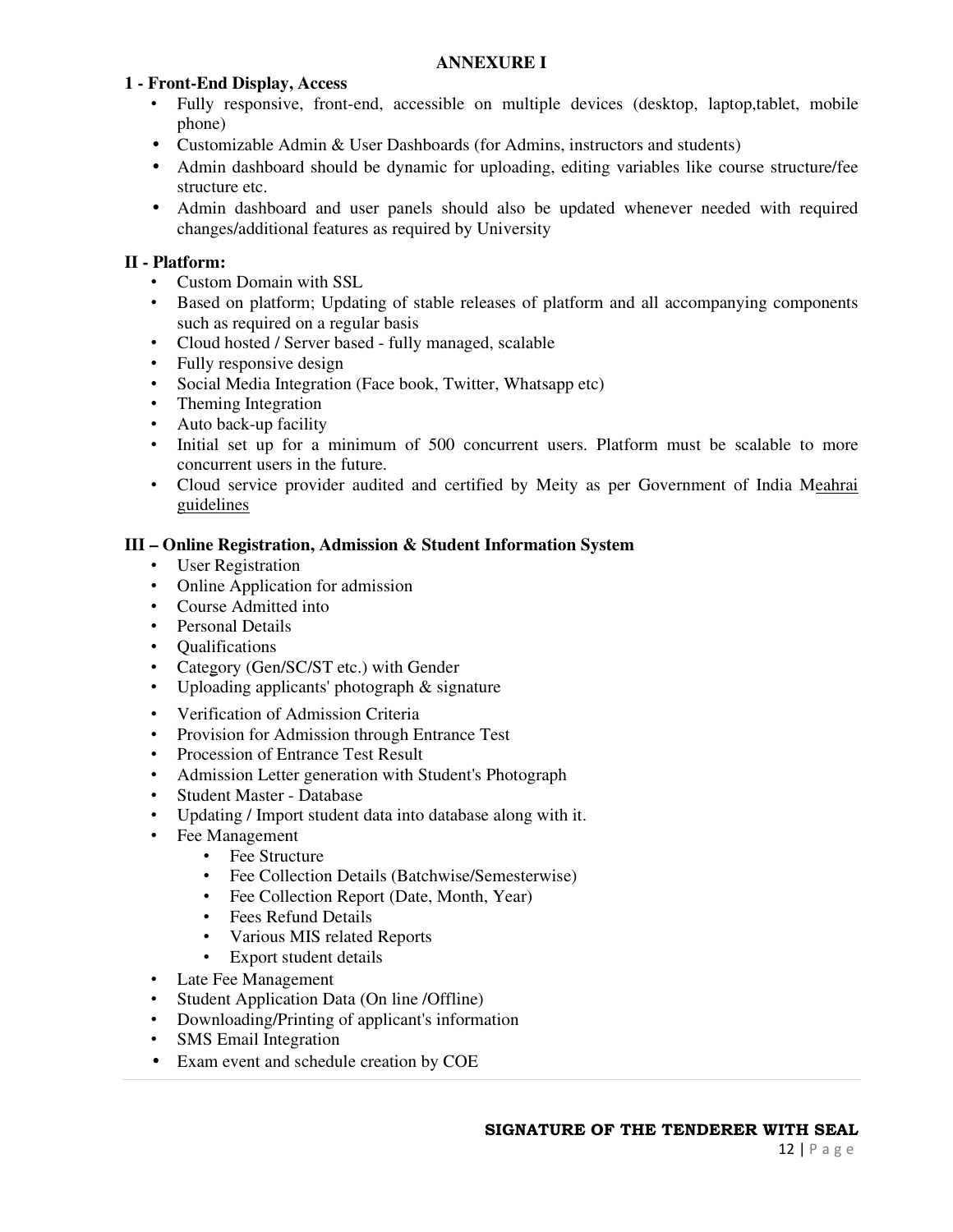- Marks Entry System and Processing
- Admission Cancellation on Request

## **III - Content Development & Management System**

- Uploading the developed content and videos approved by the university
- Back-end Studio for easier formatting & insertion of images, illustrations embed audio/ video and codes from other customized API.
- Easy to use files and uploads
- Easy file management system; searchable by course, day, month, year
- Auto /scheduled emails to users; reminders; weekly highlights to subscribers etc.
- Facility to launch quizzes at designated times
- Provision for inclusion of e-content development by in-house faculty with H5P Programming interactive video (minimum of 3. quizzes /video).

## **IV - Learning Platform**

- Self-registration and single/ group registration by instructor administrator
- ID enabled Aadhar (Indian national) and passport for foreign nationals with ID upload facility,
- Content types: Text (MS Office Docs; Worksheets, PDF); Latex; Audio, Video, Superman Graphics and embedding Virtual Labs
- Assessments: Quiz (Single, multiple choice, fill in the blanks, Numerical Circuit Schematic Builder. Custom JavaScript. Display and grading, Drag a Drop (Matching), Math Expression input, essay uploads. Peer-assessment enabled. Problems should have adaptive hints. Instructor should be able to enable uploading of case studies
- Provision for submission of online assignments, submission and grading
- Auto scoring engine for assessments
- Single and multi-instructor-led courses
- Enabling Drip-feeding of course content or full content release at once
- Course reviews
- Instructor led and self-paced
- Cohort grouping
- Open and closed groups for interactive learning
- Online forum for discussions and interactive learning
- Online notices, announcements to students
- Course progress indicator including provision to analyze to skill-gap of the students and give remarks
- Course introduction with cover-image and featured image/ video; Instructor Name, Duration & Type of course, Category etc.,
- Course-related requirements.
- Import/Export courses

## **V-Learner Engagement provision**

- Certificates & badges on completion of course.
- Graded or non-graded assignments; both pass/fail and alphanumeric grading scale
- Peer-based, self and faculty grading with ability to provide feedback in both rubric and freeform
- Open Response Assessment (ORA)
- Course progress indicators for both teachers and students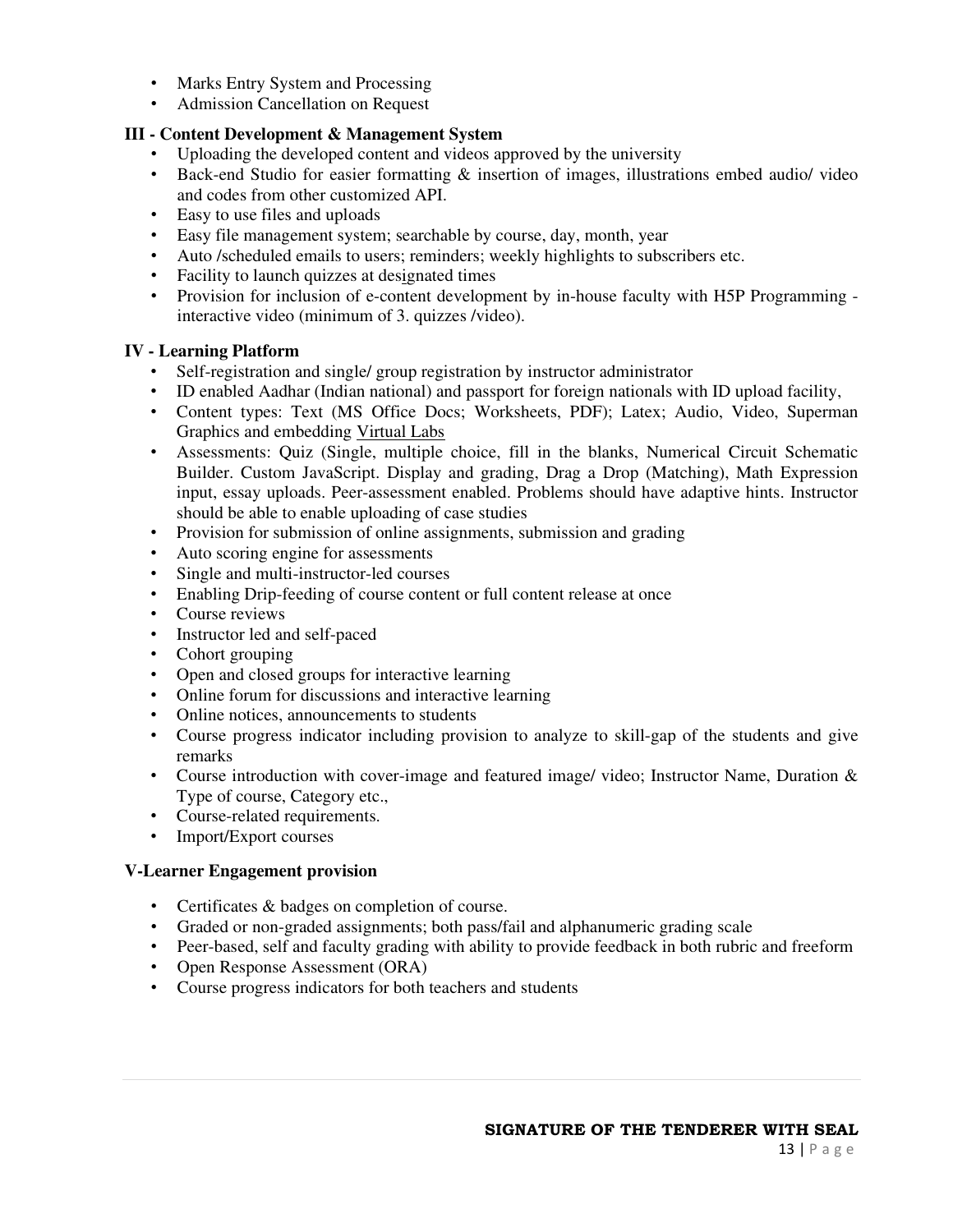## **VI – Four quadrant support**

- E-Learning (Video Lectures)
- E-Content (Reading Materials like e-books, PDF, PPT)
- Storage of Course Content with Searching Facilities.
- E-Assessment (MCQ, Short Answer, Image Upload)
- Discussion Forum (Teachers & Learners can discuss individually or in a Group)

## **VII - Payments, Gateways etc.,**

- Integration of Payment Gateway approved by University of Madras
- Secure Payment in Indian currencies and permissible foreign currencies
- Course-wise Revenue Reports & programme -wise revenue reports
- Payment made through Net-Banking, Debit/Credit card should be acceptable

## **VIII – Supporting Tools**

- Plagiarism check for uploaded assignments
- Ability to conduct Live lectures. If using 3rd party software then the same should be fully integrated into platform (like **Big-Blue-Button integration**) with all its features including recording of lectures
- Provision to upload Feedback form

## **VIII - Scalability**

• It is expected that there will be 500 concurrent users to begin with. The entire setup should to accommodate more concurrent users and should be scalable depending on the requirement.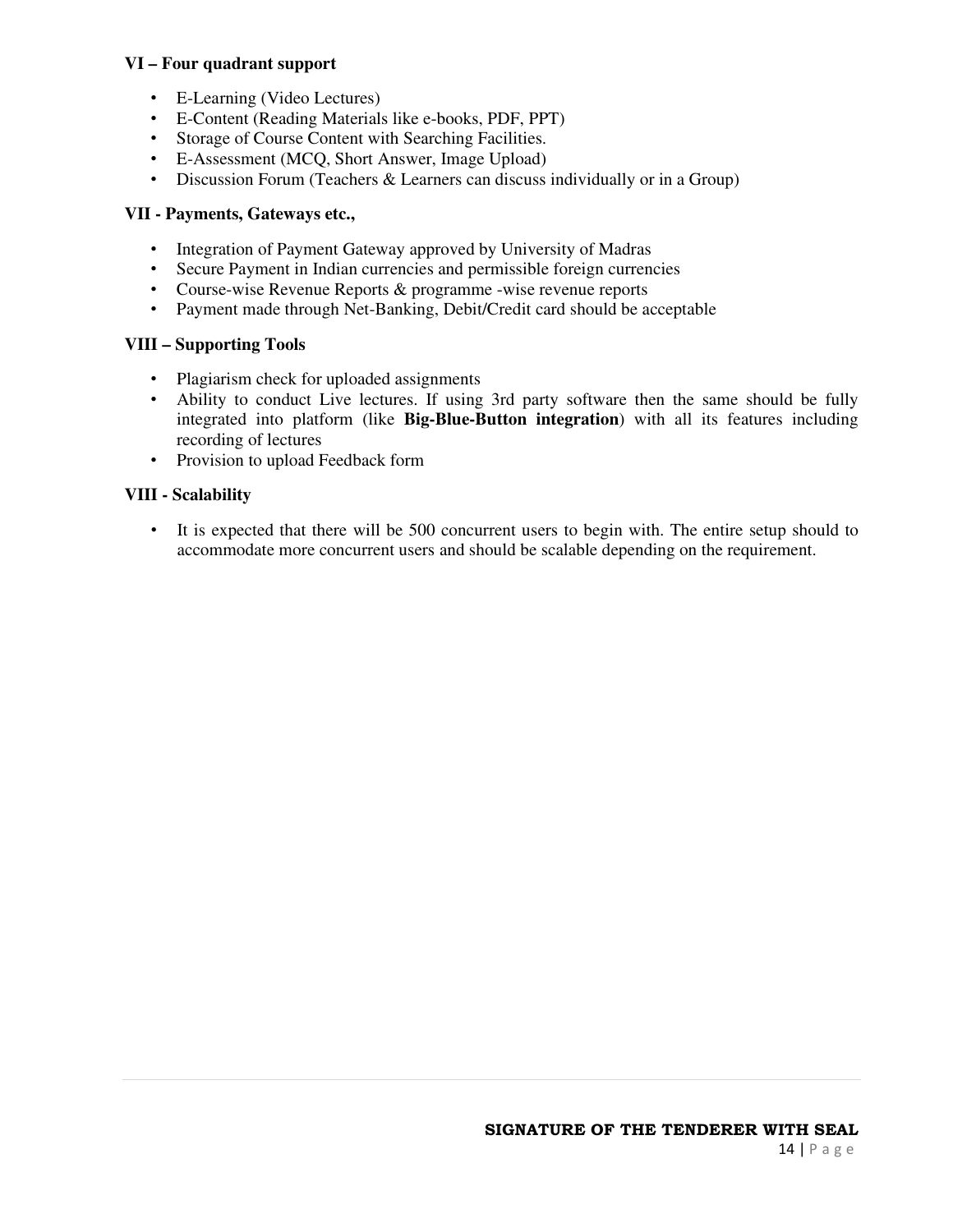# **ANNEXURE – II TECHNICAL BID** [Limited Tender]

| Tender Schedule for the "Development and Implementation of Learning Management System                                                                                                                                                |                                                                                                                                                                                                                                                                                                                    |                 |                                                                                       |
|--------------------------------------------------------------------------------------------------------------------------------------------------------------------------------------------------------------------------------------|--------------------------------------------------------------------------------------------------------------------------------------------------------------------------------------------------------------------------------------------------------------------------------------------------------------------|-----------------|---------------------------------------------------------------------------------------|
|                                                                                                                                                                                                                                      |                                                                                                                                                                                                                                                                                                                    |                 | (LMS)" for the Institute of Distance Education, University of Madras, Chepauk Campus, |
| Chennai 600 005,                                                                                                                                                                                                                     |                                                                                                                                                                                                                                                                                                                    |                 |                                                                                       |
|                                                                                                                                                                                                                                      | Profile of the Company and details of the Eligibility Criteria:                                                                                                                                                                                                                                                    |                 |                                                                                       |
|                                                                                                                                                                                                                                      | The Tenderer should provide the following details.                                                                                                                                                                                                                                                                 |                 |                                                                                       |
|                                                                                                                                                                                                                                      | 1. Name of the Organization with Address                                                                                                                                                                                                                                                                           |                 |                                                                                       |
| 2.<br>should be furnished                                                                                                                                                                                                            | Company / Firm Registration Certificate. Relevant Documents                                                                                                                                                                                                                                                        |                 |                                                                                       |
| 3.                                                                                                                                                                                                                                   | Client list with contact name, phone numbers and details                                                                                                                                                                                                                                                           |                 |                                                                                       |
|                                                                                                                                                                                                                                      | 4. The Bidder should have a minimum experience of 1 year in<br>implementation of LMS for online teaching & learning for any<br>State University / Central University/Higher Educational<br>Institution (Certificates should be furnished on demand)<br>5. The bidder shall enclose any MOU / AMC agreements with a |                 |                                                                                       |
|                                                                                                                                                                                                                                      | minimum of one university! Higher Educational Institution for<br>which you have implemented LMS                                                                                                                                                                                                                    |                 |                                                                                       |
| Partnership / Proprietorship)                                                                                                                                                                                                        | 6. Nature of the Organization (Govt. / Public / Private /                                                                                                                                                                                                                                                          |                 |                                                                                       |
| b                                                                                                                                                                                                                                    | The following anyone or all the Certificates to be enclosed<br>for the period of one year                                                                                                                                                                                                                          |                 |                                                                                       |
| a)                                                                                                                                                                                                                                   | A Proof for work order / Supply Order / to Govt./ Quasi-                                                                                                                                                                                                                                                           |                 |                                                                                       |
|                                                                                                                                                                                                                                      | Govt./Semi-Govt./Public Sector Undertaking / Private /                                                                                                                                                                                                                                                             |                 |                                                                                       |
|                                                                                                                                                                                                                                      | Govt. Higher Education Institution                                                                                                                                                                                                                                                                                 |                 |                                                                                       |
| b)                                                                                                                                                                                                                                   | Annual Turnover of the bidder shall not be less than the                                                                                                                                                                                                                                                           |                 |                                                                                       |
| Income Tax Certificate<br>C)                                                                                                                                                                                                         | cost of LMS during previous $1 / 2 / 3$ financial years.                                                                                                                                                                                                                                                           |                 |                                                                                       |
| [IT Returns for 1 / 2/ 3 financial years]                                                                                                                                                                                            |                                                                                                                                                                                                                                                                                                                    |                 |                                                                                       |
| PAN No. / GST No.<br>d)                                                                                                                                                                                                              |                                                                                                                                                                                                                                                                                                                    |                 |                                                                                       |
| 7.                                                                                                                                                                                                                                   | Maintenance and service centre facilities in Chennai city /<br>other areas and total number of Service Engineers available:                                                                                                                                                                                        |                 |                                                                                       |
| 8.                                                                                                                                                                                                                                   | What type of maintenance support does your company                                                                                                                                                                                                                                                                 |                 |                                                                                       |
| provide for the spares                                                                                                                                                                                                               |                                                                                                                                                                                                                                                                                                                    |                 |                                                                                       |
| 9.                                                                                                                                                                                                                                   | What are your conditions for up gradation of software                                                                                                                                                                                                                                                              |                 |                                                                                       |
| 10 In case of breakdown of the, state whether an alternative<br>arrangement will be made                                                                                                                                             |                                                                                                                                                                                                                                                                                                                    |                 |                                                                                       |
| 11. State whether you will agree to supply the manuals Drivers<br>for items supplied.                                                                                                                                                |                                                                                                                                                                                                                                                                                                                    |                 |                                                                                       |
| 18. EMD PAYMENT PARTICULARS [The DD should be enclosed in the Technical Bid only]<br>1)<br>Whether exemption claimed as per<br>MSME<br>(a)<br>Adhaar Udyog Certificate<br>(a)<br>Others<br>(a)<br>(ii) If payment made by way of DD: |                                                                                                                                                                                                                                                                                                                    |                 |                                                                                       |
| <b>S1. No</b>                                                                                                                                                                                                                        | Name of the bank and<br><b>Branch</b>                                                                                                                                                                                                                                                                              | DD no. and date | Amount (in Rs.)                                                                       |
|                                                                                                                                                                                                                                      |                                                                                                                                                                                                                                                                                                                    |                 |                                                                                       |
|                                                                                                                                                                                                                                      |                                                                                                                                                                                                                                                                                                                    |                 |                                                                                       |

Signature: Name of the Firm Phone/Cell No.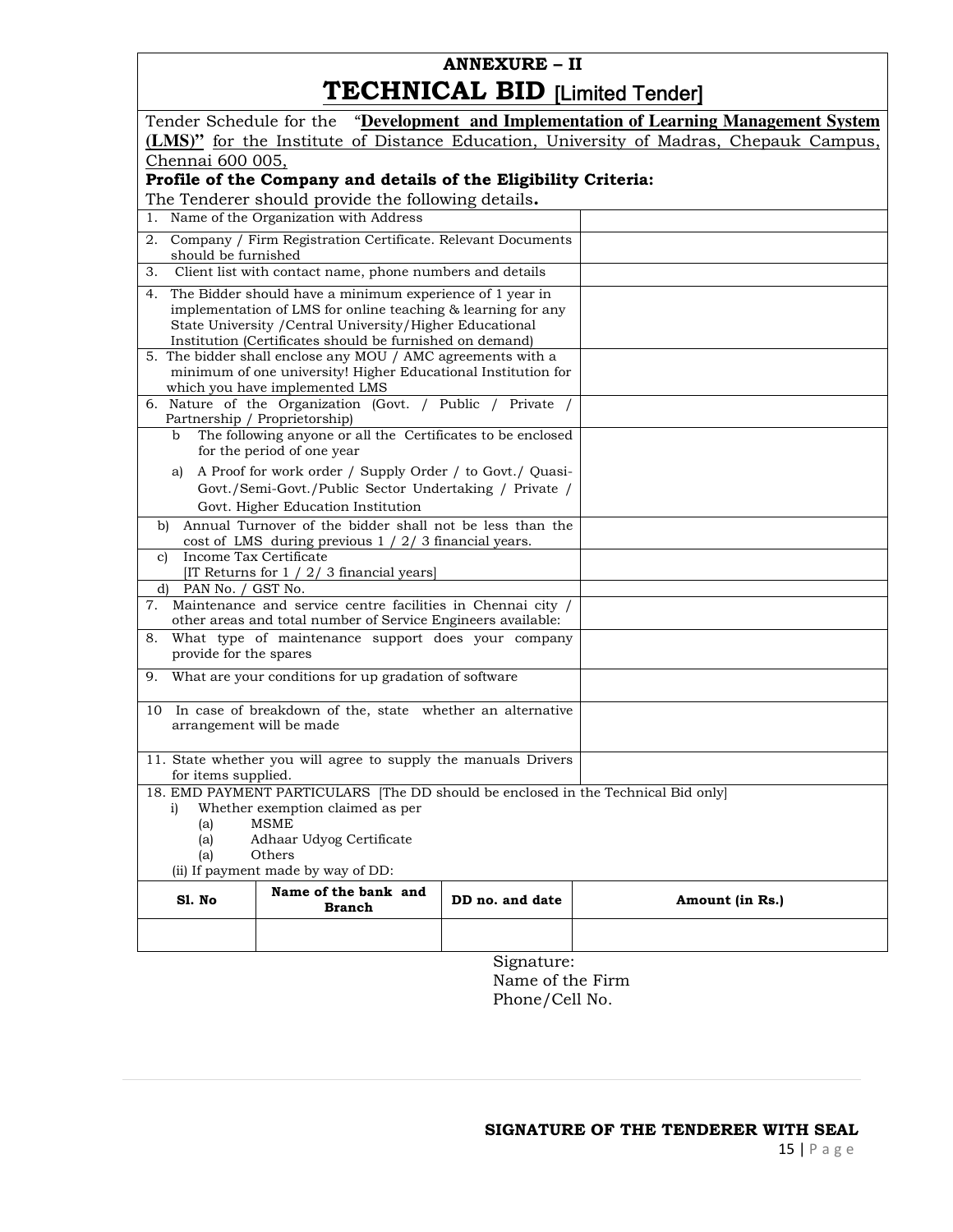# **ANNEXURE III**

# **COMMERCIAL BID** [Limited Tender]

Supply & Installation of **"Development and Implementation of Learning Management System (LMS)" –** Institute of Distance Education, Centenary Building, University of Madras, Chepauk Campus, Chennai 600 005,

| Sl. No.        | <b>Description</b>                                                                                                                                                                                                                                                                                              | Quantity | Rate (Rs.) |
|----------------|-----------------------------------------------------------------------------------------------------------------------------------------------------------------------------------------------------------------------------------------------------------------------------------------------------------------|----------|------------|
| $\mathbf{1}$   | Implementation of a standard Open source<br>Learning Management System with the<br>required Skin changes and customization of<br>functionalities as preferred by the University<br>either on CLOUD hosting or on a LOCAL<br>SERVER (including uploading of a video<br>lectures, assessments and other resources |          |            |
| $\overline{2}$ | Implementation of Open source video<br>conferencing solution for<br>synchronous<br>learning                                                                                                                                                                                                                     |          |            |
| 3              | Configuration and setup of a standard Cloud<br>implementation                                                                                                                                                                                                                                                   |          |            |
| $\overline{4}$ | Handover and knowledge transfer cost<br>(inclusive of Technical Training for<br>2<br>Technical Staff for a duration of 1 month)                                                                                                                                                                                 |          |            |
| 5              | User Training for faculty members for 3 days                                                                                                                                                                                                                                                                    |          |            |
|                | Sub-Total                                                                                                                                                                                                                                                                                                       |          |            |
|                | Applicable GST, if any                                                                                                                                                                                                                                                                                          |          |            |
|                | <b>Grand Total</b>                                                                                                                                                                                                                                                                                              |          |            |

## **FINANCIAL BID**

**[\*Note:-If the rates quoted other than Indian value, equivalent Indian value should be quoted]**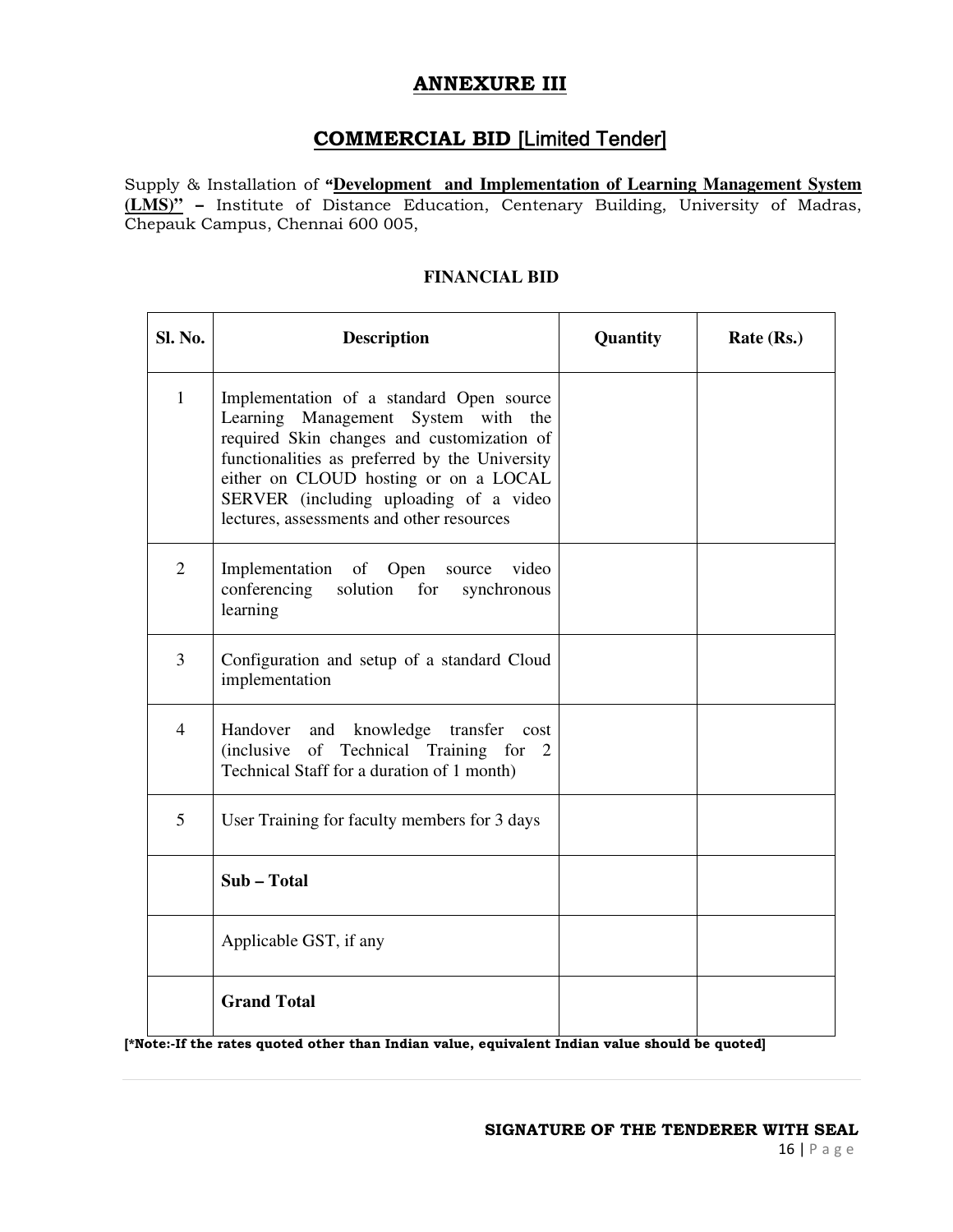**[To be executed at the time of entering into agreement before placing order. Each page of this agreement shall be signed by the bidder for acknowledging that the bidder has seen the terms and conditions of the agreement]** 

## **AGREEMENT OF CONTRACT**

**This AGREEMENT** made on the....................... day of ............................2022 between The Registrar, University of Madras, Centenary Building, Chepauk, Chennai – 600 005 (herein after called "the Buyer or the Purchaser or the Tender Inviting Authority") of the one part and................................................................................................................. .............................................................................................................................................. ...........................................................................................................................................

(Name and address of "the Supplier") (herein after called "the Bidder or the Contractor or the Firm or the Manufacturer or the Seller or the Supplier or the Tenderer") of the other part.

**WHEREAS** the said Supplier has agreed with the Registrar, University of Madras for supply of required items to the University of Madras in conformity with the requirements and specifications / configurations.

#### **NOW THIS AGREEMENT WITNESSETH AS FOLLOWS:**

- 1. In this Agreement, words and expressions shall have the same meanings as are respectively assigned to them in the following documents referred to, and they shall be deemed to form and be read and construed as part of this agreement :
	- a. The Purchase/Supply/Work order issued by the University based on the acceptance letter submitted by the successful Tenderer after price negotiation.
	- b. Tender Document (Terms and General Conditions together with Specifications / Configurations to be abided by the Tenderers ).
	- c. Annexure -I Specifications / Configurations
	- d. Annexure-II Technical Bid
	- e. Annexure-III Commercial Bid
	- f. The Supplier's Bid including enclosures, annexure, documents, etc.
	- g. Any other document listed in the Tender Document.
- 2. The Supplier agrees to undertake to install the items as per the requirements as agreed to, in their Acceptance Letter Dated ............................ at the rates quoted by him/them after negotiation. The prices are inclusive of all the taxes, duties and charges etc.
- 3. The supplier agrees that in the event of non-fulfilment or non-observance of any of the conditions stipulated for supply of required items to and at the appropriate premises of the University of Madras as mentioned in the Tender Document in conformity with the requirements and specifications / configurations, the Suppler shall pay as penalty an amount equivalent to 10% of the total value of contract or an amount equal to the actual loss incurred by the University.
- 4. Neither the Purchaser nor the Supplier shall be liable for any delay or failure in the performance of their respective obligations due to causes, contingencies beyond their reasonable control such as
	- a. Natural phenomena including but not limited to earthquakes, floods and epidemics.
	- b. Acts of any Government authority domestic or foreign including limited to declare or undeclared, priorities and quarantine restrictions.
- 5. Any notice to the Supplier shall be deemed to sufficiently served, if given or left in writing at their usual or last known place of abode or business.
- 6. The period shall be three years or as stipulated by the University authorities with effect from the date of completion of the supply/installation of other than Consumable item/s –